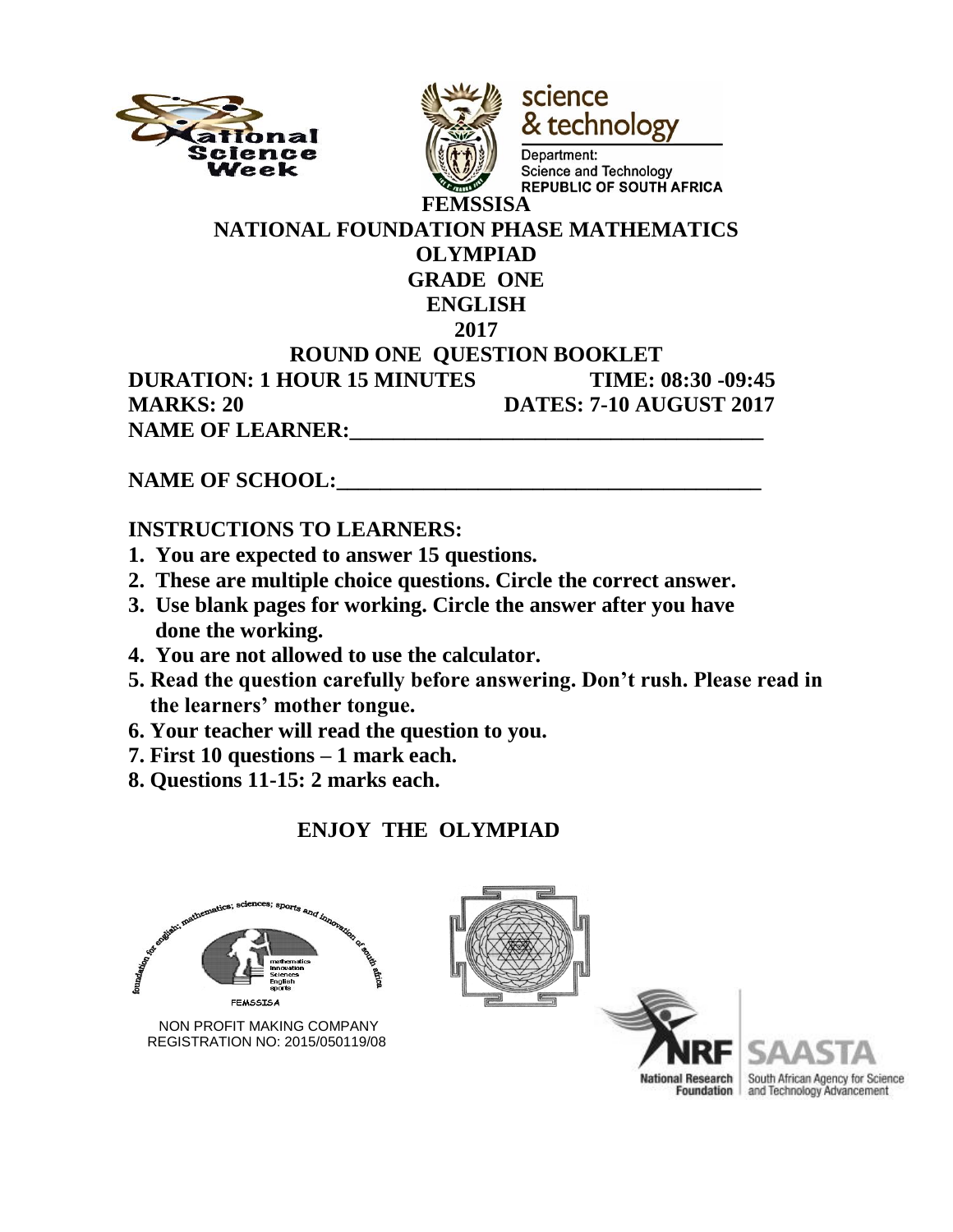#### **GRADE ONE 2017**



 **(A) 17 (B) 18 (C) 19**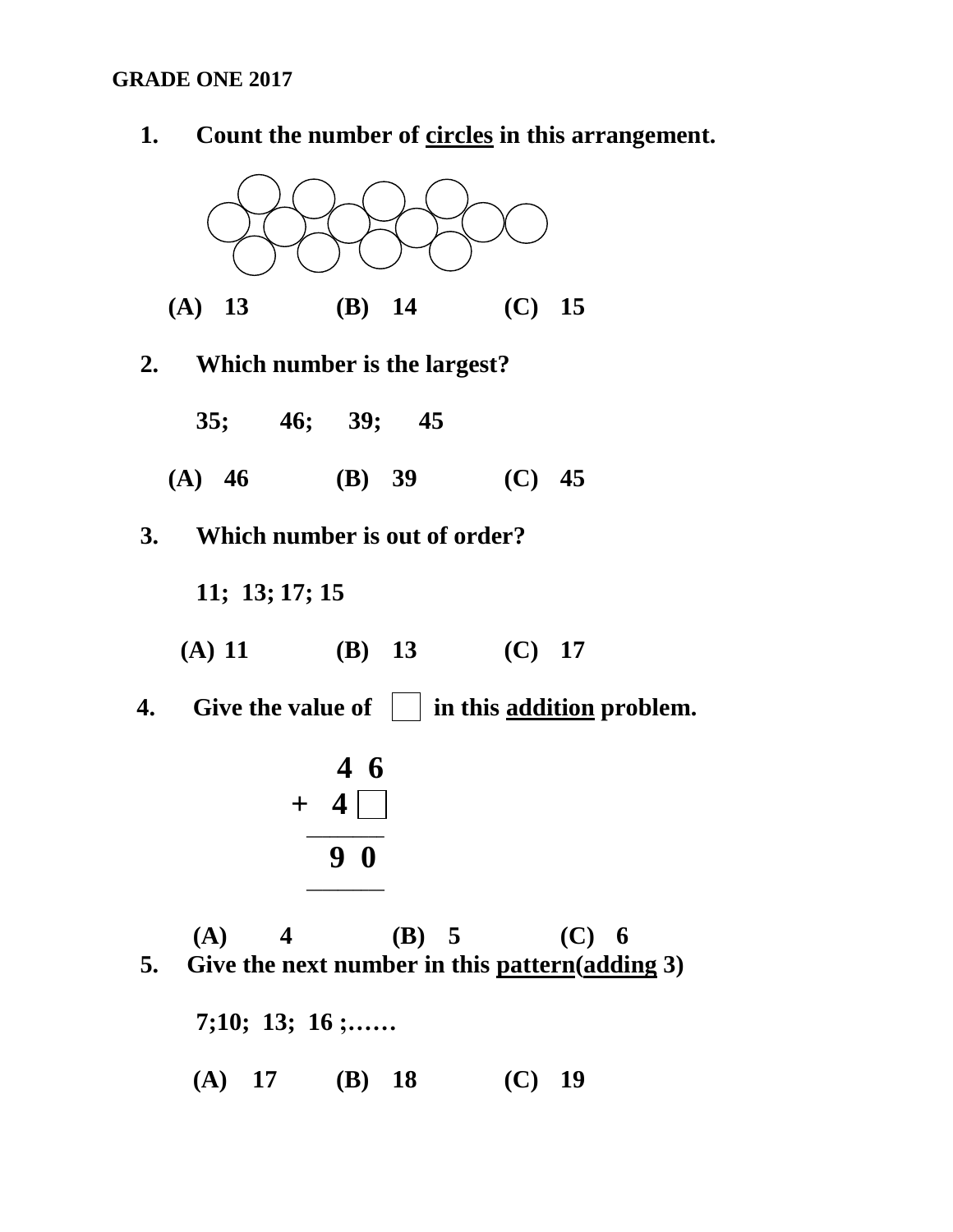**6. Find the value of** 

$$
\begin{array}{c}\n43 + \boxed{ } = 39 + 11 \\
(A) \quad 6 \qquad \qquad (B) \quad 7 \qquad \qquad (C) \quad 8\n\end{array}
$$

**7. Look at this pretty square**

| 1  |    | 5  | 7               |
|----|----|----|-----------------|
| 9  | 11 | 13 | 15              |
| 17 | 19 | 21 | $\bullet$<br>23 |
| 25 | 27 | 29 | 31              |

 **A coin was placed at 23.**

 **It was moved three (3) places to the left; two(2)places up; two(2) places to the right and three(3) places down. On which numbered square is the coin ? (A) 19 (B) 21 (C) 29**

**8. How many blocks are there in this stack ?**



- **9. Double the number ' 12 ' and take away '2' from the answer . What will the number now be ?**
- **(A) 22 (B) 24 (C) 26 10. You are given 4 plastic numbers 5;7;2;6**
	- **What is the largest 2 digit number that can be made? (A) 72 (B) 75 (C) 76**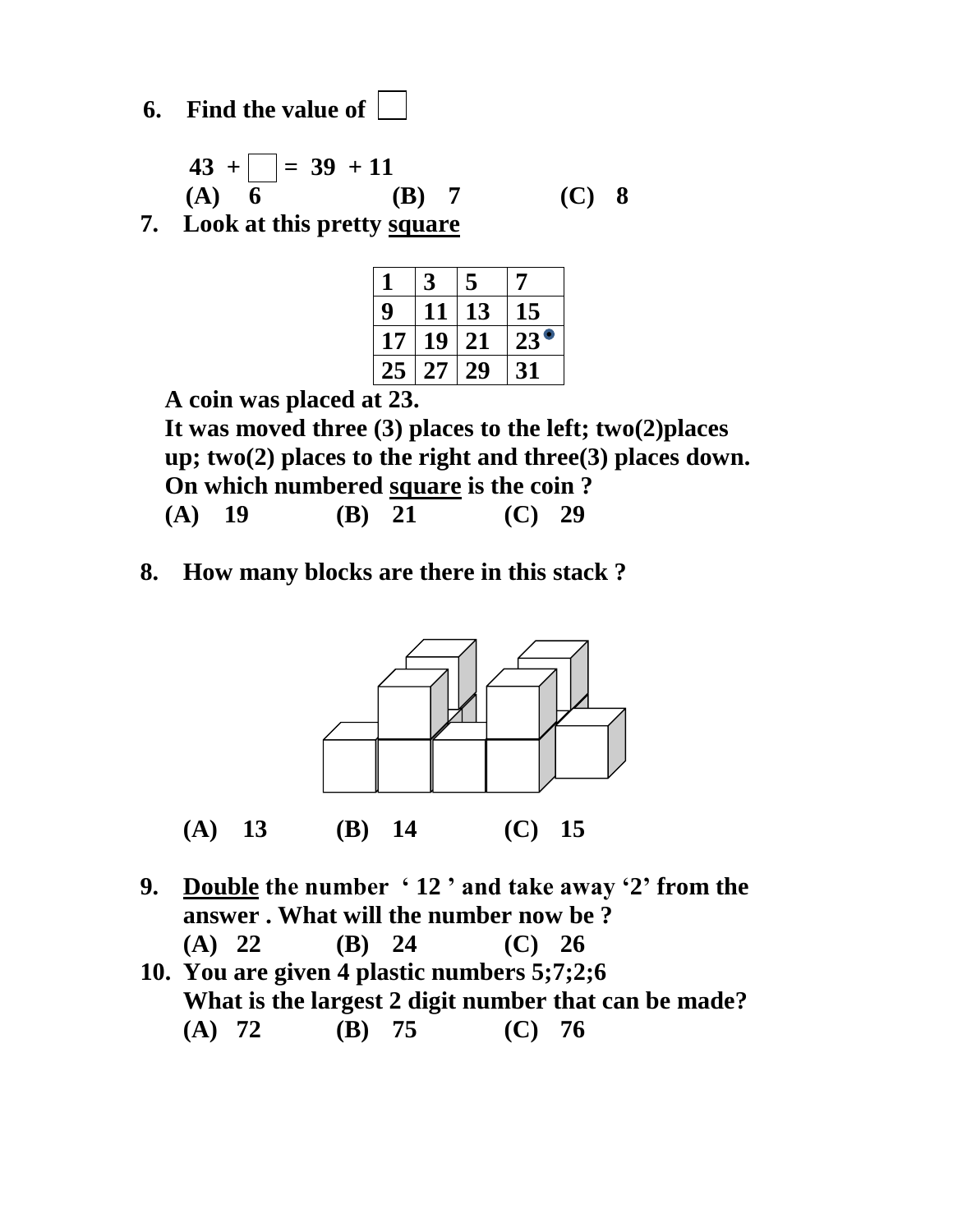- **11. Larry gave 12 marbles to Vilakazi .He gave half of what was left to Mandy. He still had 8 marbles left. How many marbles did Larry start off with ? (A) 28 (B) 26 (C) 24**
- **12. Tim had to take 5ml of medicine 3 times a day, He took this medicine for 5 days. How much medicine was in the 100 ml bottle after 5 days?**<br>(A) 5ml (B) 15 ml (C) 25ml  **(A) 5ml (B) 15 ml (C) 25ml**
- **13. This is the time on the clock. What will the time be in 11 hours from now?**



 **(A) 2 o' clock (B) 3 o' clock (C) 4 o' clock 14. If 68 - 29 = 39 then what is the answer to 88 - 29**

**(A) 39 (B) 49 (C) 59** 

 **15.** 

|--|--|--|

 **In each box there is a number card. The number in box C is half the number in box B. The number in box A is half the number in box C. When all the numbers are added the answer is 77. What number is on box C?**

(A) 33   
\n
$$
(B) 22 \nMARKS: 1-10: 10 \n11-15: 5x2 = 10 \n\text{TOTAL: } 20
$$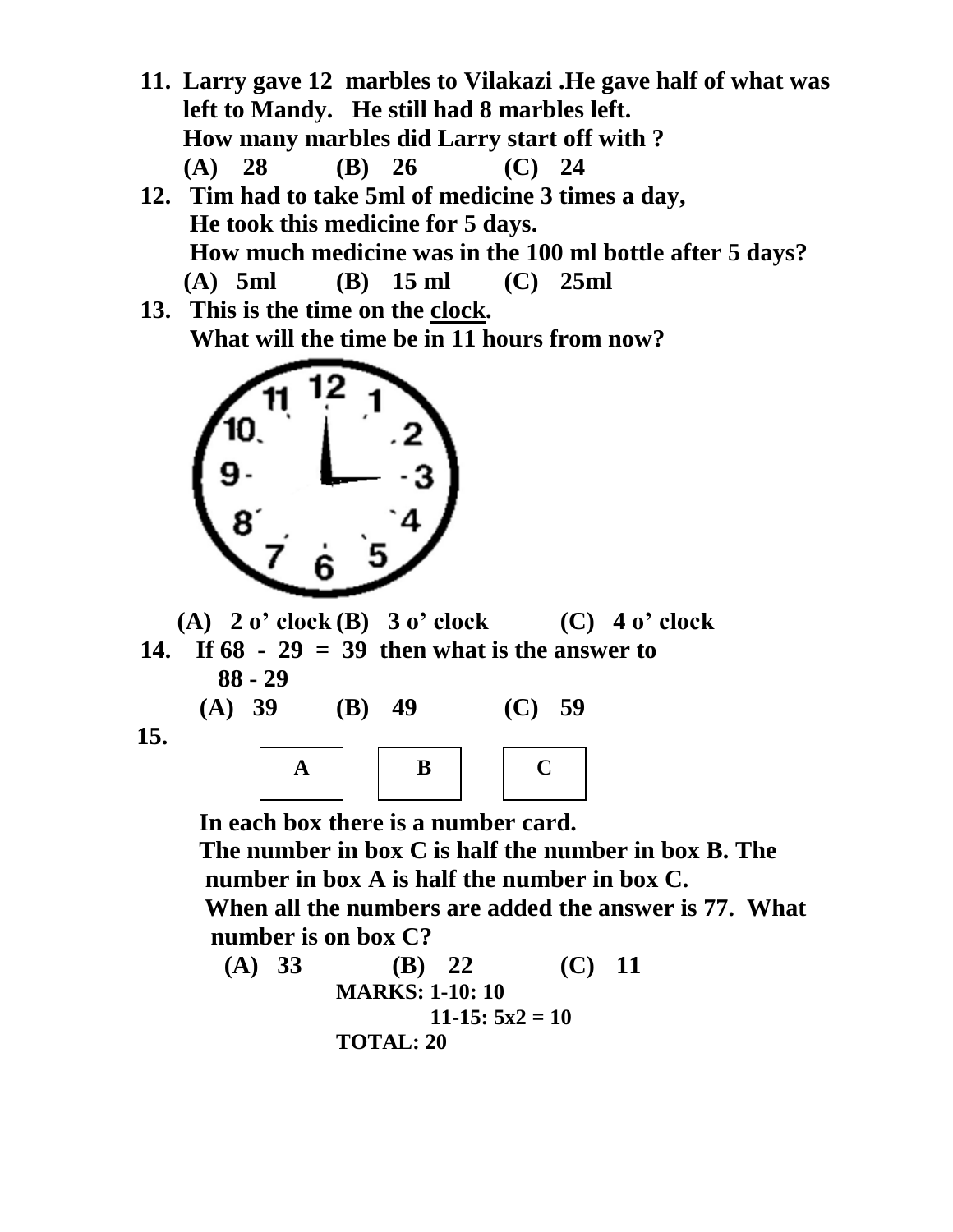



science & technology Department:

**Science and Technology REPUBLIC OF SOUTH AFRICA** 

#### **FEMSSISA NATIONAL FOUNDATION PHASE MATHEMATICS OLYMPIAD GRADE TWO ENGLISH 2017 ROUND ONE QUESTION BOOKLET DURATION: 1 HOUR 15 MINUTES TIME: 08:30 -09:45 MARKS: 20 DATES: 7-10 AUGUST 2017** NAME OF LEARNER:

## NAME OF SCHOOL:

#### **INSTRUCTIONS TO LEARNERS:**

- **1. You are expected to answer 15 questions.**
- **2. These are multiple choice questions. Circle the correct answer.**
- **3. Use blank pages for working. Circle the answer after you have done the working.**
- **4. You are not allowed to use the calculator.**
- **5. Read the question carefully before answering. Don't rush. Please read in the learners' mother tongue.**
- **6. Your teacher will read the question to you.**
- **7. First 10 questions – 1 mark each.**
- **8. Questions 11-15: 2 marks each.**

## **ENJOY THE OLYMPIAD**



 NON PROFIT MAKING COMPANY REGISTRATION NO: 2015/050119/08





South African Agency for Science and Technology Advancement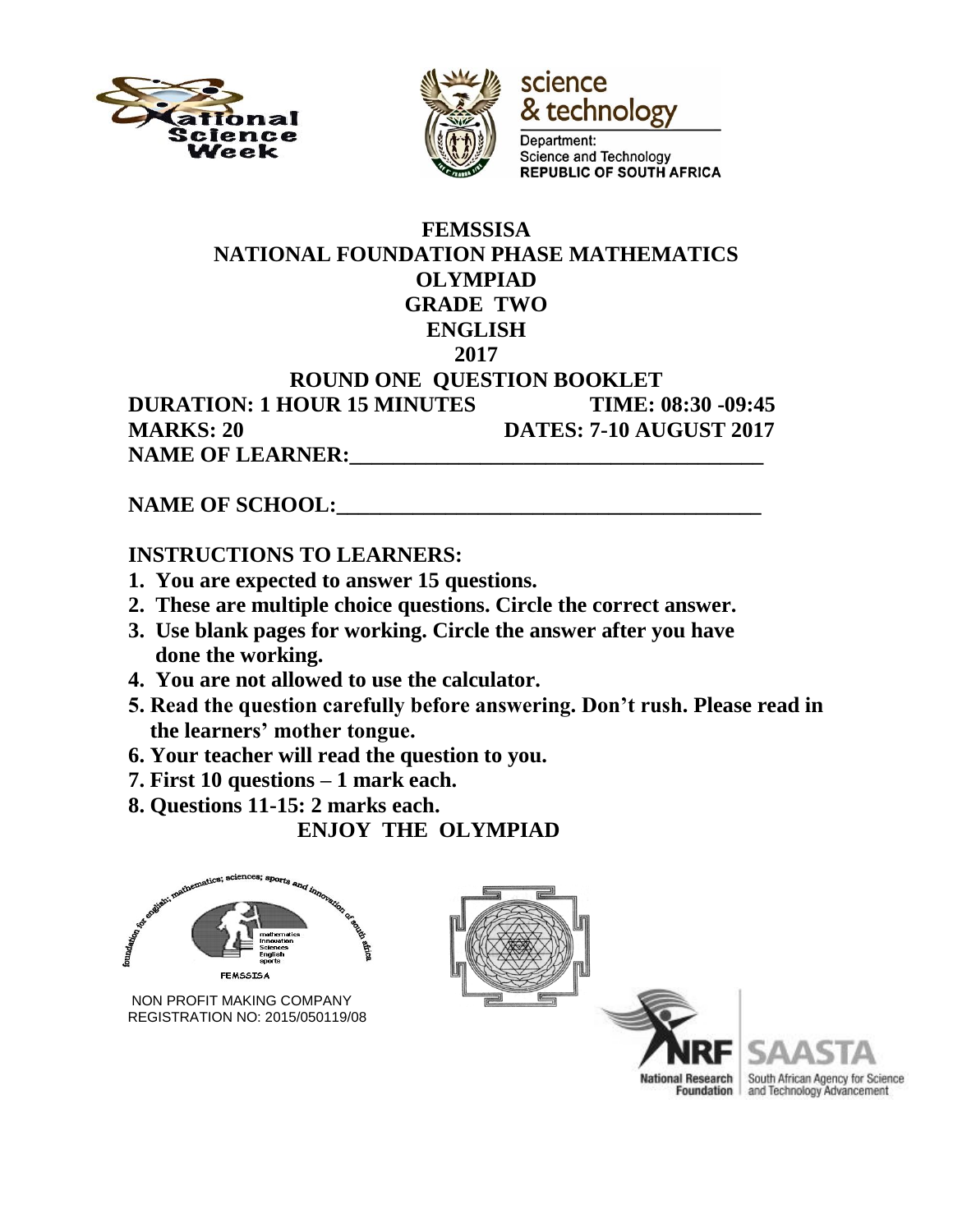#### **GRADE TWO 2017**

 **1. Write down the next number in this pattern(adding 6) 5; 11; 17; 23; …..**

**(A) 28 (B) 29 (C) 30**

- **2. Find the value of** 
	- $59 48 30$  **(A) 37 (B) 39 (C) 41**
	- **3.** Find  $\frac{1}{2}$  of 60 +  $\frac{1}{4}$  of 16. **(A) 32 (B) 34 (C) 36**
	- **4. Treble 16 equals: (A) 48 (B) 46 (C) 44**
- **5. Write down the value of in the following addition problem :- 5 + 5 8 \_\_\_\_\_\_\_\_\_\_\_\_\_ 1 1 0 \_\_\_\_\_\_\_\_\_\_\_\_\_ (A) 2 (B) 3 (C) 4**
	- **6. The teacher gave 29 apples to the learners in Grade 2A , 34 apples to the learners in Grade 2C and the remainder to Grade 2B. She gave 93 apples to all 3 classes. How many did she give to Grade 2B ? (A) 28 (B) 29 (C) 30**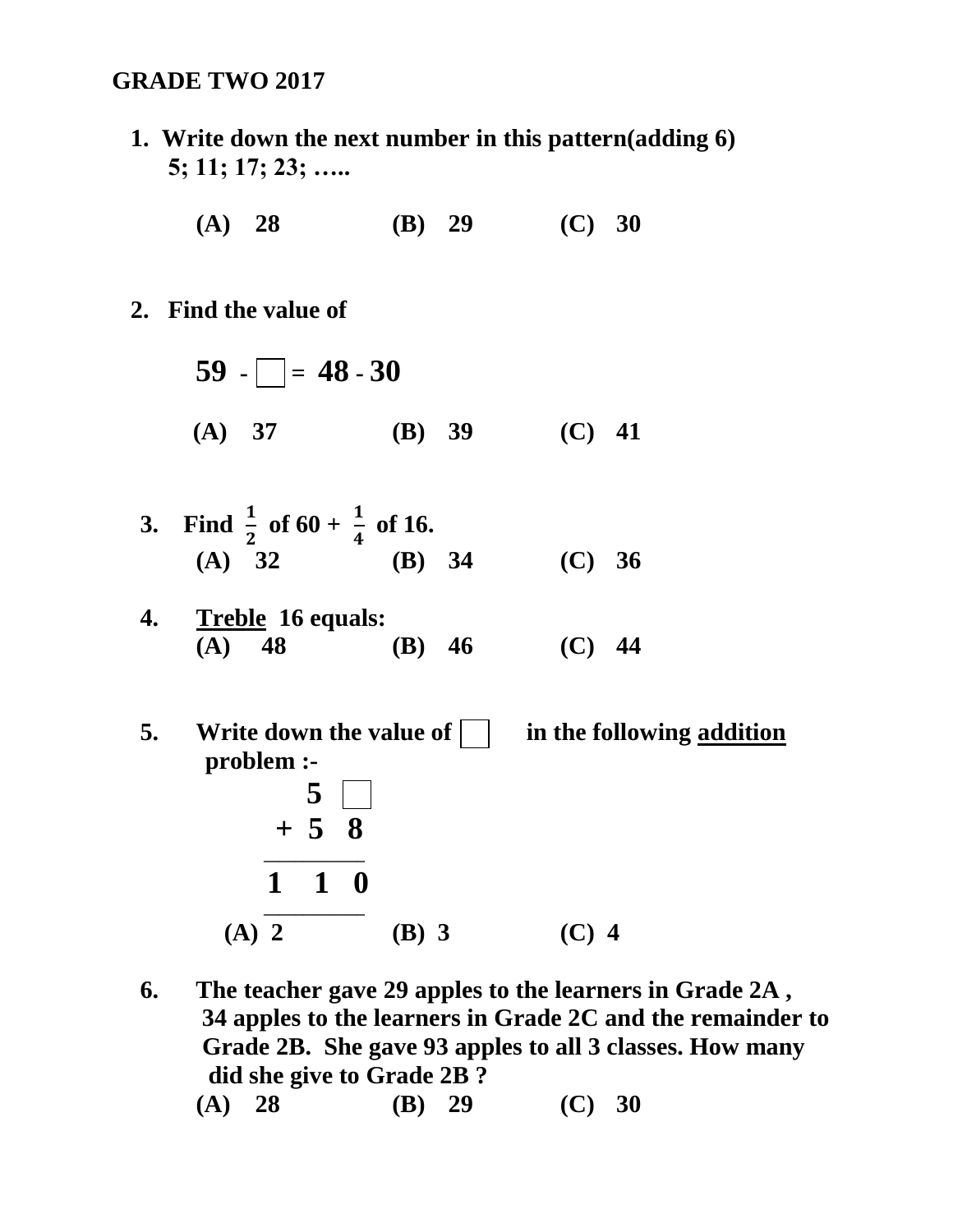**7. Write down the value of**  in the subtraction  **problem:**



|        | $(A)$ 3 |        | $(B)$ 4 |   | (C) 5 |  |
|--------|---------|--------|---------|---|-------|--|
| $\sim$ |         | $\sim$ |         | . |       |  |

|  | 8. | There are 28 numbered blocks below:- |
|--|----|--------------------------------------|
|--|----|--------------------------------------|

|    | $\mathbf{3}$ | $\overline{5}$ | 17 | $\boldsymbol{Q}$ | 11 <sup>1</sup> | 13 |
|----|--------------|----------------|----|------------------|-----------------|----|
| 15 | 17           |                |    | 19 21 23 25 27   |                 |    |
| 29 | 31           | 33 35 37 39 41 |    |                  |                 |    |
| 43 | 45           |                |    | 47 49 51 53 57   |                 |    |
| 59 | $61^{\rm t}$ | 63             | 65 | $\vert 67 \vert$ | 69              | 71 |

*t* **moves 3 blocks up, 4 blocks to the right ; 3 blocks down and 1 block to the right.**

 **On which block is** *t* **now on ?**

 **(A) 41 (B) 57 (C) 71**





 **Donald Duck was on disc T. He hopped on every disc R; E;A and so on (in a clockwise direction)**

 **He landed on 60 discs. Count the first disc as well.** 

 **On which disc number was Donald Duck when he landed on the 60 th disc?**

 **(A) E (B) A (C) R**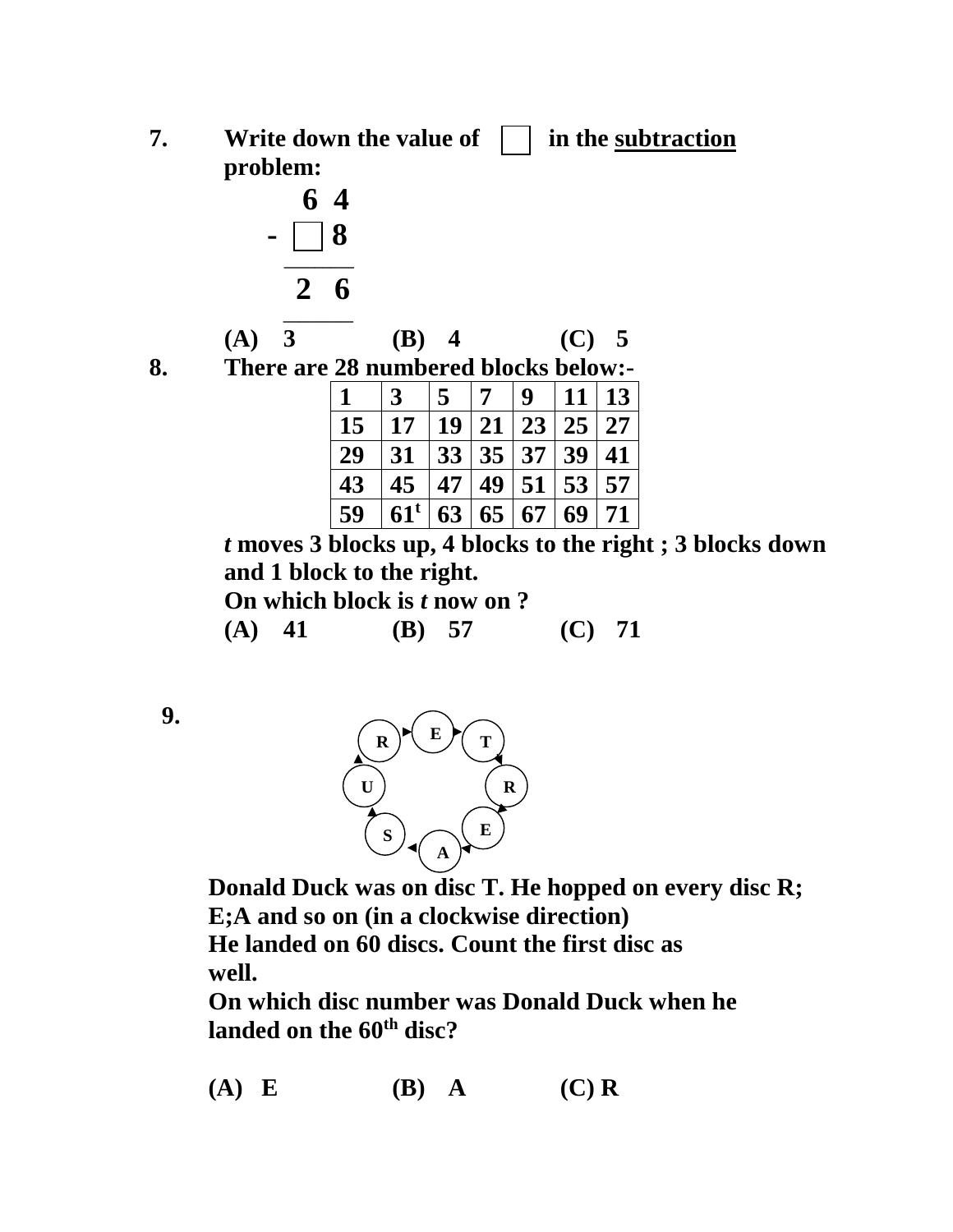**10. Links and Chains**

**Halve the number and subtract 6 each time to move from one block to the other. Which number is in block 1?:-**

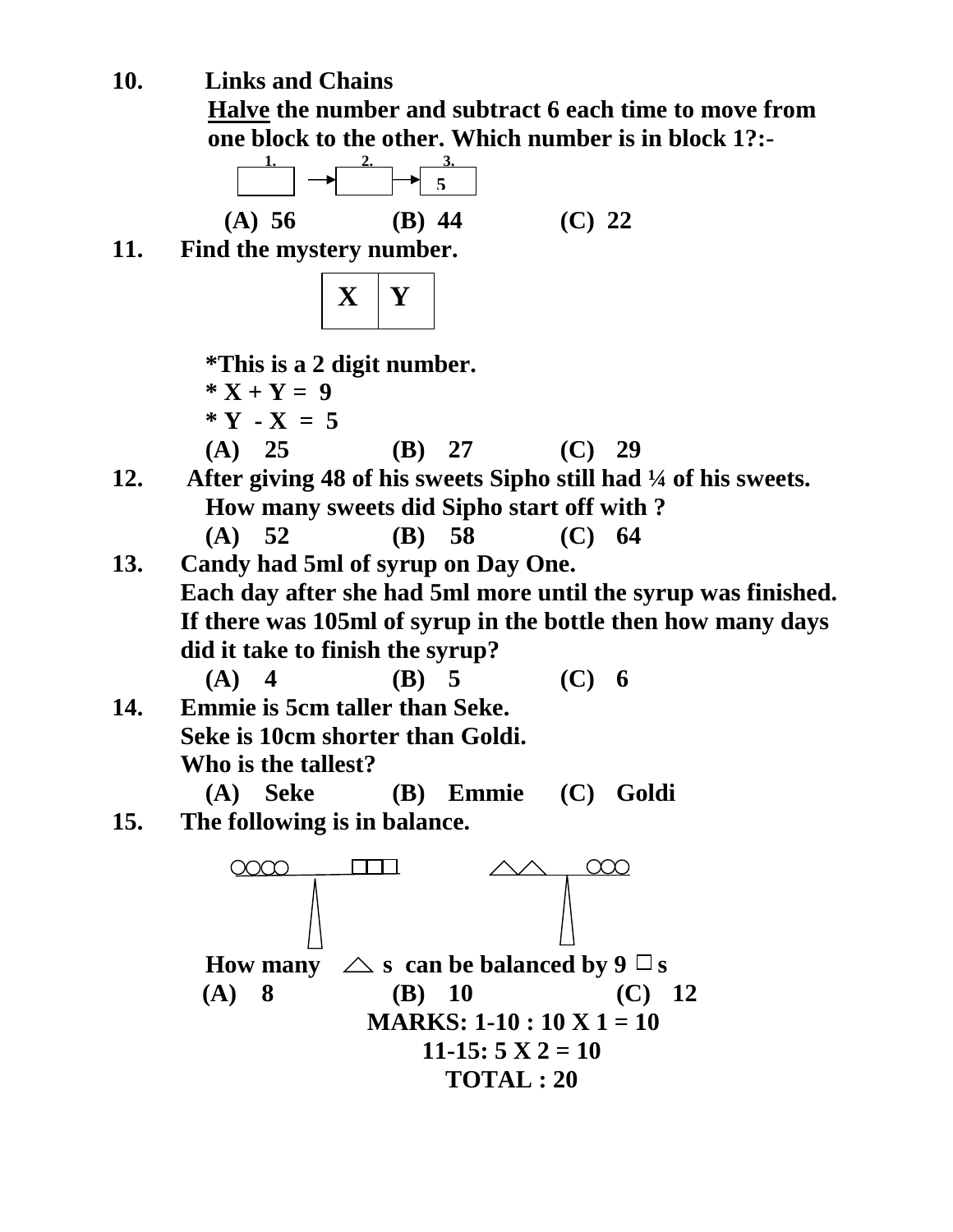



science & technology

Department: Science and Technology **REPUBLIC OF SOUTH AFRICA** 

#### **FEMSSISA NATIONAL FOUNDATION PHASE MATHEMATICS OLYMPIAD GRADE THREE ENGLISH 2017 ROUND ONE QUESTION BOOKLET DURATION: 1 HOUR 15 MINUTES TIME: 08:30 -09:45 MARKS: 20 DATES: 7-10 AUGUST 2017 NAME OF LEARNER:\_\_\_\_\_\_\_\_\_\_\_\_\_\_\_\_\_\_\_\_\_\_\_\_\_\_\_\_\_\_\_\_\_\_\_\_\_\_**

**NAME OF SCHOOL:** 

## **INSTRUCTIONS TO LEARNERS:**

- **1. You are expected to answer 15 questions.**
- **2. These are multiple choice questions. Circle the correct answer.**
- **3. Use blank pages for working. Circle the answer after you have done the working.**
- **4. You are not allowed to use the calculator.**
- **5. Read the question carefully before answering. Don't rush. Please read in the learners' mother tongue.**
- **6. Your teacher will read the question to you.**
- **7. First 10 questions – 1 mark each.**
- **8. Questions 11-15: 2 marks each.**

# **ENJOY THE OLYMPIAD**





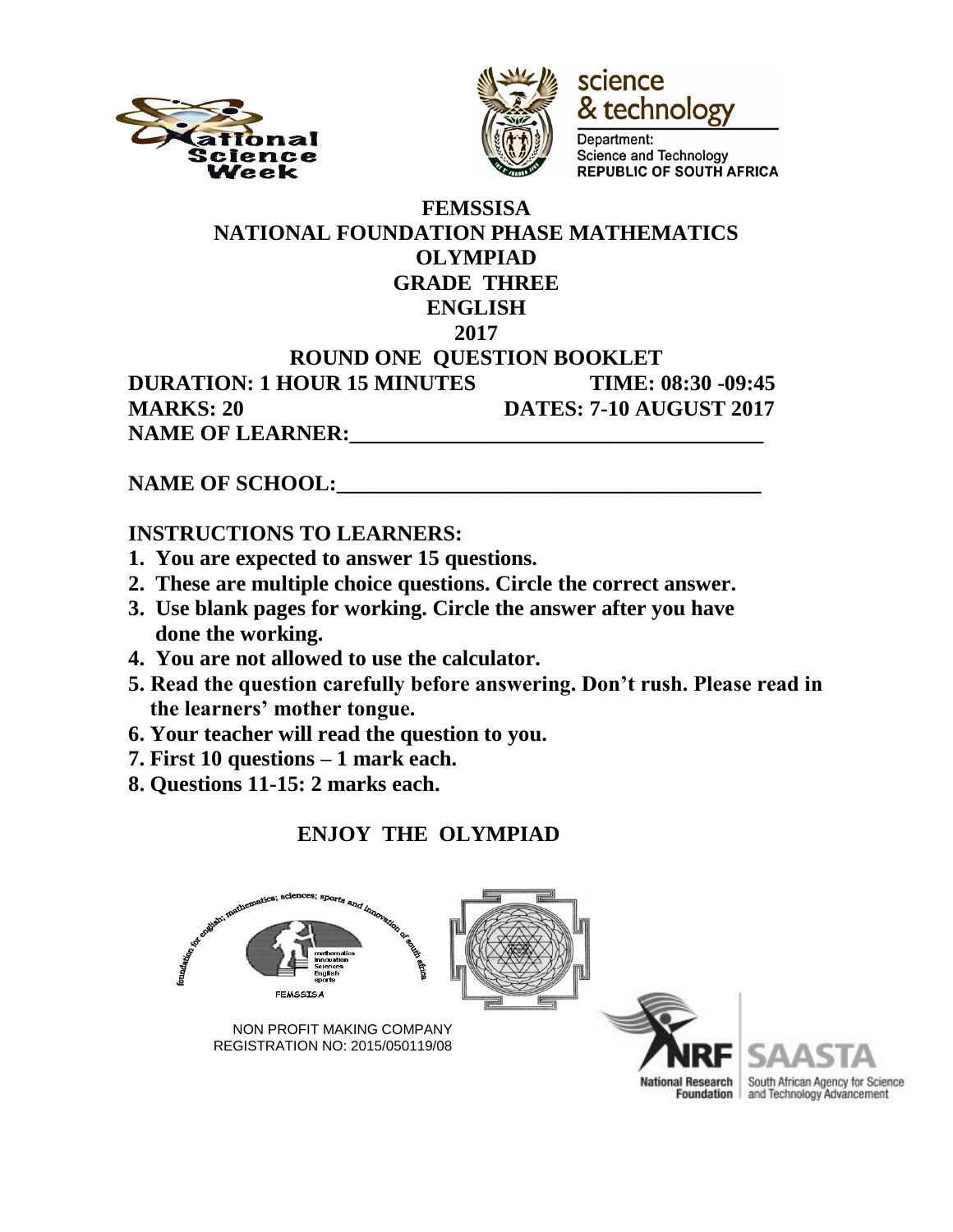**GRADE THREE 2017**

- **1.** Find the value of  $\vert \cdot \vert$  to make this sentence true.  $58 - |$   $|$   $|$   $=$  32  **(A) 11 (B) 12 (C) 13**
- **2. My cellphone number is 0792627119. The sum of the digits of my cellphone number is… (A) 44 (B) 45 (C) 46**
- **3. Write down the sum of the digits of the 19th term of this pattern (counting in 9's):- 9; 18; 27; 36;… (A) 27 (B) 18 (C) 9**
- **4. Esther counted in 6's as follows from 10:- 10; 16; 22; 28;…. She stopped at the 30<sup>th</sup> number. What number did he count last ? (A) 174 (B) 184 (C) 194**
	- **5. If 15 x**  $\Box$  = **13** then what is  $30 x \ \Box \ ?$ **(A) 26 (B) 24 (C) 22**
	- **6. The total number of cubes in this arrangement is…**

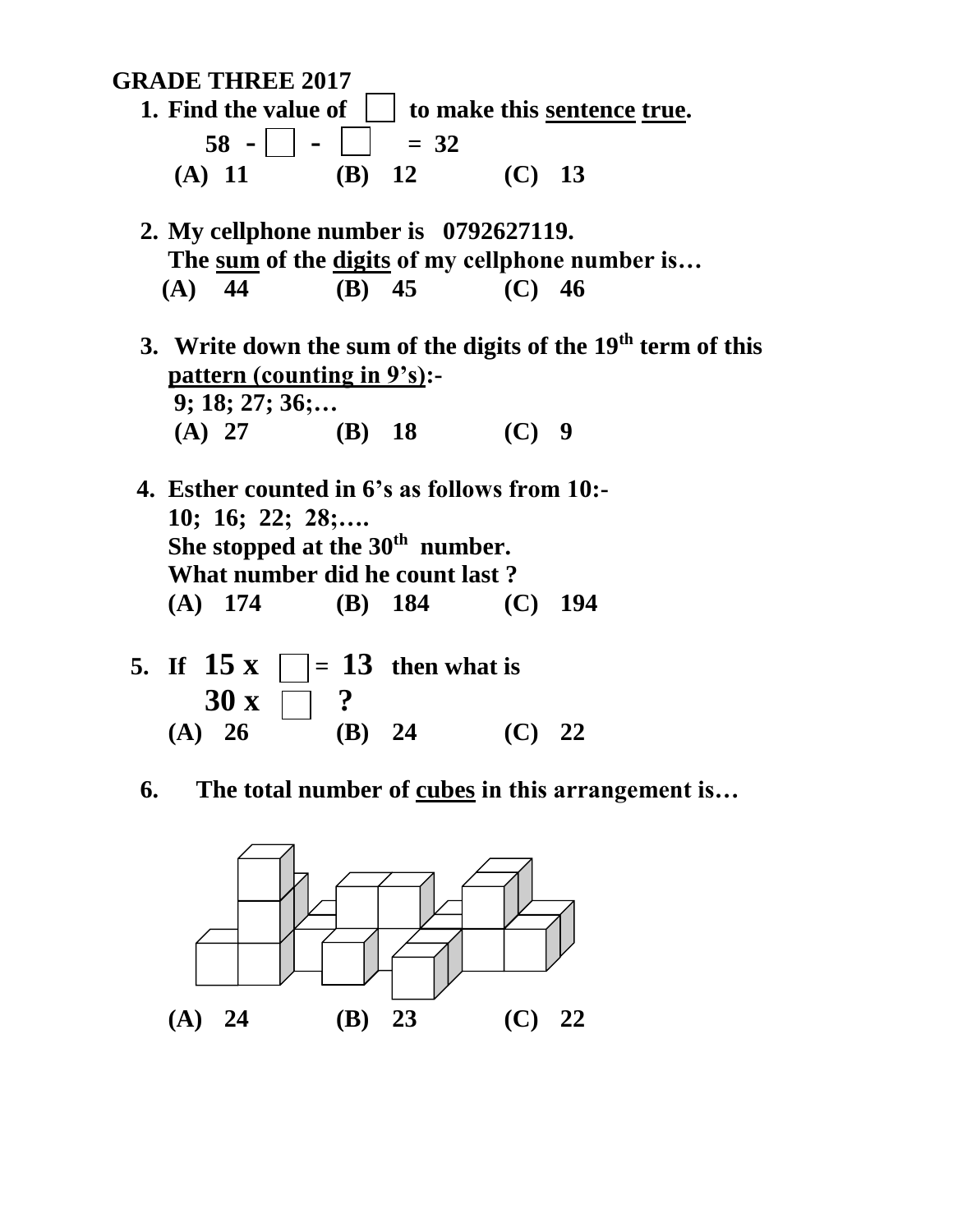**7.** What is the value of  $\Box$  +  $\Diamond$  in the following addition  **problem?**



**(A) 7 (B) 8 (C) 9**

- **8. If 6 donuts cost R25.49 then what will 12 such donuts cost at the same rate? (A) R49.98 (B) R50.49 (C) R50.98**
- **9. In the game below no letter must appear more than once in a row , column or 2 by 2 block(shaded). Use only A; C; D and R. Complete the puzzle and then write down the letter that will be at 1 ?**